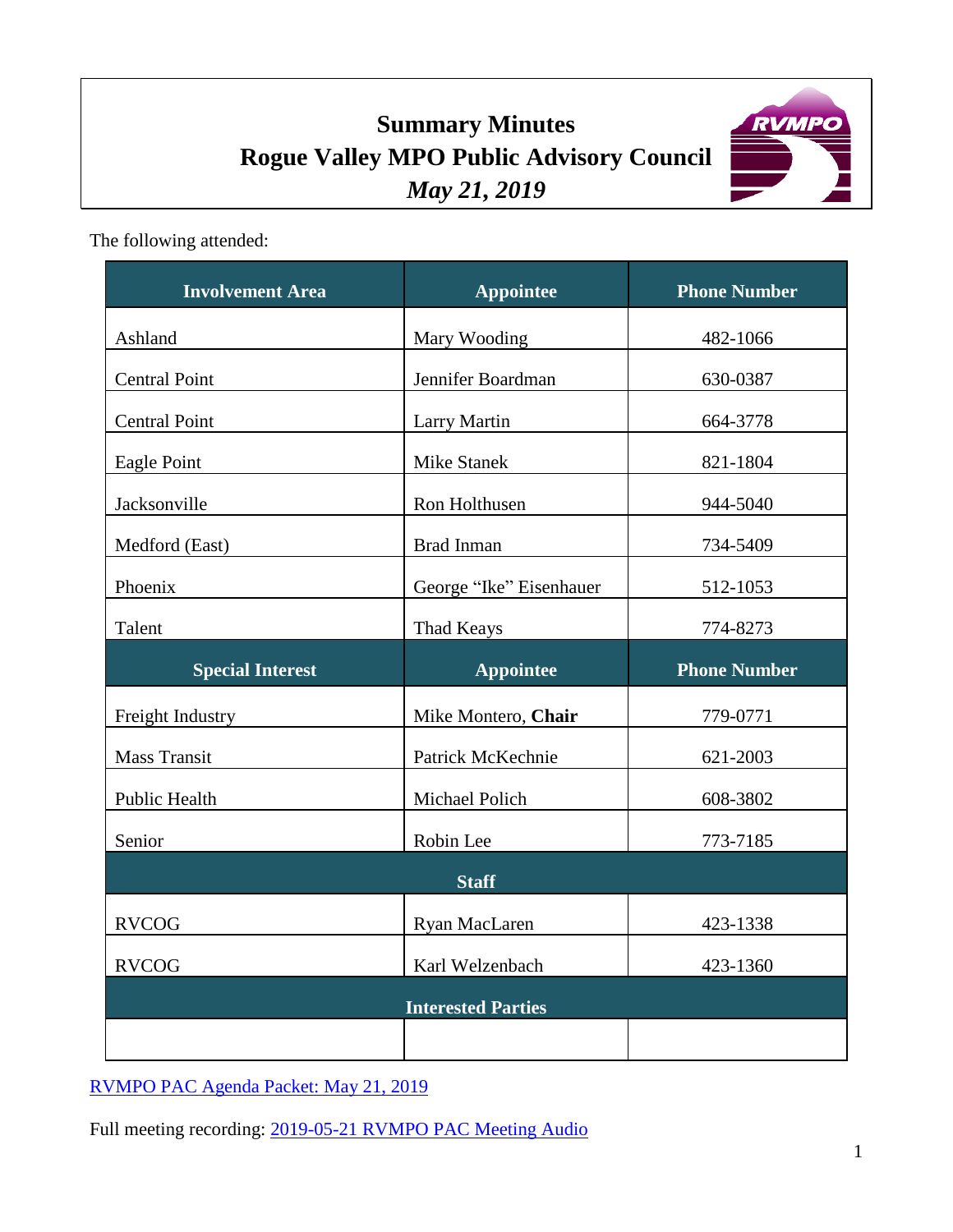#### **1. Call to Order / Introductions/ Review Agenda** 00:00–00:35

5:30 p.m. | Quorum: Ashland, Central Point, Eagle Point, Jacksonville, Medford (East), Medford (West), Talent, Bike/Ped, Freight Industry, Public Health, and Senior.

#### **2. Review / Approve Minutes** 00:36–00:55

**00:47 |** *Brad Inman moved to approve the March 19, 2019 RVMPO Public Advisory Council meeting minutes as presented. Ron Holthusen seconded.*

*No further discussion.*

*The motion carried unanimously by voice vote.*

#### **3. Public Comment** 00:56–01:10

*No public comments made.* 

## *Presentations*

#### **4. Presentation on Annual Obligation Report** 01:11–16:28

## *Action Items*

#### **5. Current PAC Member Term Renewals** 16:29–18:59

**18:15 |** *Ron Holthusen moved that the council recommend approval of the term renewals for Jim Herndon, representing West Medford, and Robin Lee, representing Seniors for the term of July 2019– June 2021. Michael Stanek seconded.*

*No further discussion.*

*The motion carried unanimously by voice vote.*

#### **6. Discussion regarding Letter to Cong. Peter DeFazio** 19:00–49:43

**48:58 |** *Mike Stanek moved to recommend approval with changes to the supporting data and email review, of the letter to Congressman Peter DeFazio regarding Twin 33s. Seconded by Mary Wooding.*

*No further discussion.* 

*The motion carried unanimously by voice vote.* 

## *Discussion Items*

**7. Local Transportation System Plans and the RTP** 49:43–01:14:16